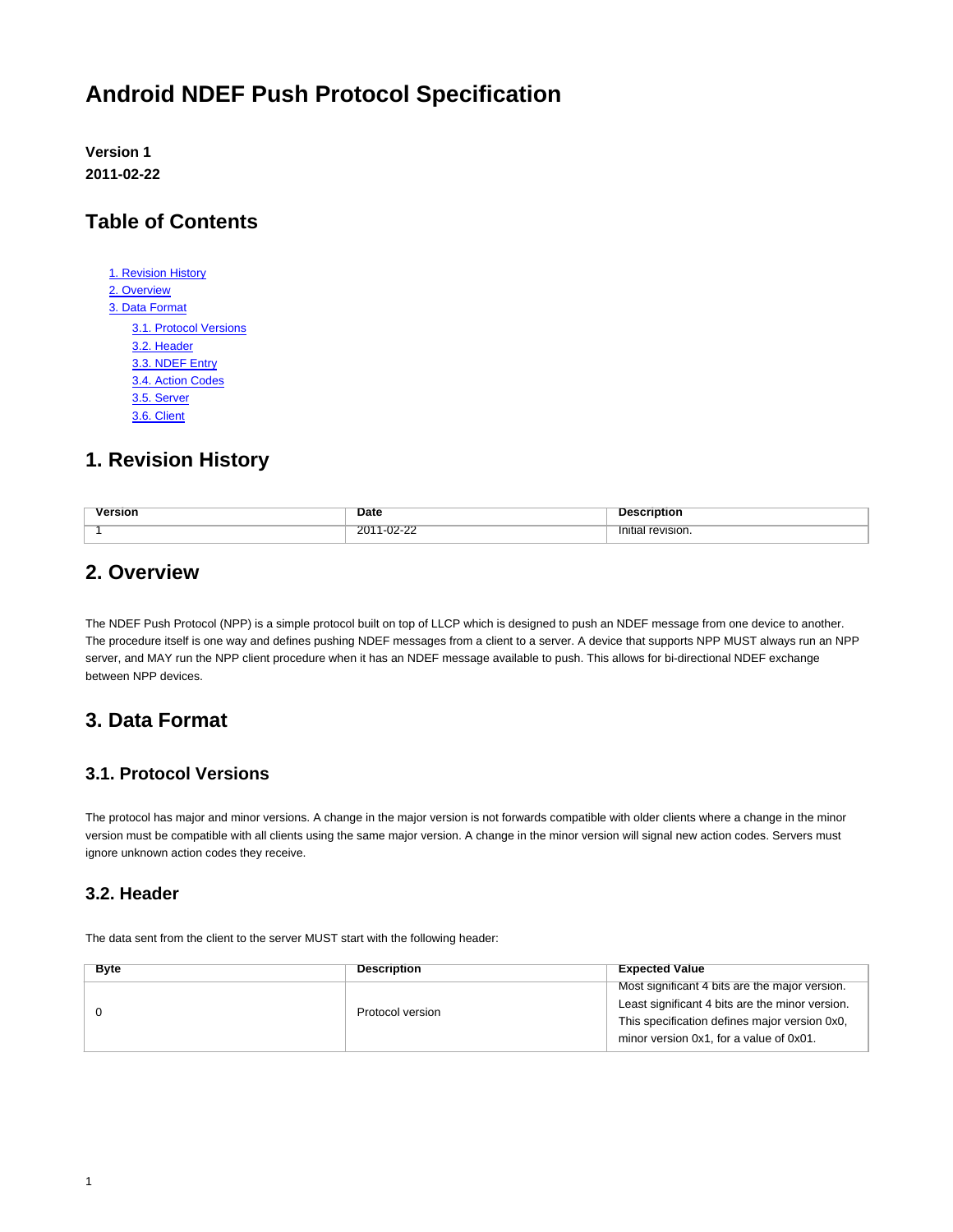| 14 | Number of NDEF entries | Big-endian unsigned integer. In version 0x01<br>of the specification, this value will always be<br>0x00, 0x00, 0x00, 0x01, because only 1<br>action code is supported. |
|----|------------------------|------------------------------------------------------------------------------------------------------------------------------------------------------------------------|
| 5n | NDEF entries           | A sequence of valid NDEF Entries. See<br>NDEF Entry for a description of the format.                                                                                   |

#### <span id="page-1-0"></span>**3.3. NDEF Entry**

Immediately following the header comes the sequence of messages with each message entry formatted as follows:

| <b>Byte</b> | <b>Description</b> | <b>Expected Value</b>                          |
|-------------|--------------------|------------------------------------------------|
|             | Action code        | See Action Codes. In version 0x01 of the       |
|             |                    | specification, this value will always be 0x01, |
|             |                    | because only one action code is supported.     |
| 14          | NDEF length        | Big-endian unsigned integer. The number of     |
|             |                    | bytes in the following NDEF message.           |
| 5n          | NDEF message       | The byte stream for the NDEF message.          |

#### <span id="page-1-1"></span>**3.4. Action Codes**

Currently the only supported action code is 0x01, which means the NDEF message MUST be processed as if it had been read from a passive tag. Only one NDEF entry with the action code of 0x01 is allowed. So for this minor version, only one NDEF entry is allowed.

Future minor versions of the specification may define additional action codes. Only the first NDEF entry with action code 0x01 MAY be processed and any further NDEF entries with action code 0x01 MUST be ignored.

All other action codes are reserved for future use and MUST be ignored by version 0x01 compliant NPP servers, and MUST not be sent by version 0x01 compliant NPP clients.

| <b>Action Code Value</b> | <b>Description</b>                                                           | <b>Minor version introduced</b> |
|--------------------------|------------------------------------------------------------------------------|---------------------------------|
| 0x01                     | NDEF message MUST be processed as if it<br>had been read from a passive tag. |                                 |
| All other values         | reserved                                                                     | N/A                             |

#### <span id="page-1-2"></span>**3.5. Server**

The server MUST register itself with the service name com.android.npp and be discoverable using the Service Discovery Protocol. Upon receiving a push from another device the server MUST process the received NDEF entries according to their action codes in the order they were received. The server knows the client has completed the transaction when the last complete NDEF entry has been received and the connection is closed.

An NPP 1.0 server MUST ignore the data if the major protocol version pushed by the client is not 0x0. An NPP server MUST accept all connections with the major protocol version 0x0 and MUST ignore all NDEF entries with unknown action codes.

#### <span id="page-1-3"></span>**3.6. Client**

Upon the establishment of an NFC-DEP connection, the NPP client MUST immediately attempt the NPP push procedure if it has valid NDEF message(s) available. The procedure is:

- 1. Connect to LLCP socket with service name com.android.npp
- 2. Send the NPP Header following by NDEF Entries as defined in the Data Format section
- 3. Disconnect the LLCP socket

The client MUST consider a failure at any stage to indicate the NPP push failed. There is no provision for error acknowledgement or retry in the current protocol.